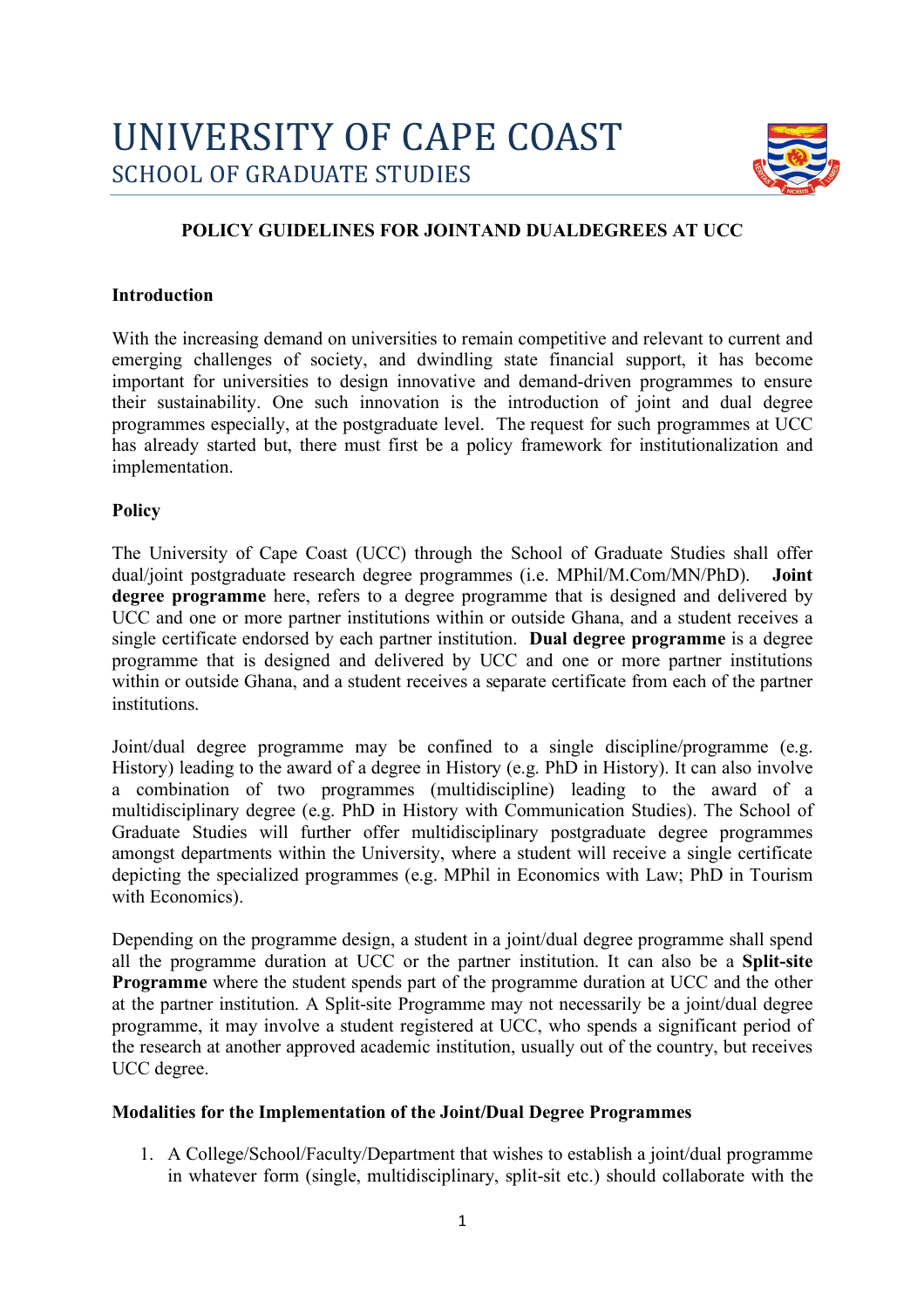partner institution/department to develop a feasible proposal within the policy framework of the University.

- 2. A dual/joint degree programme proposal, supported by a memorandum of agreement between the partner institutions/departments must be approved by the Boards of SGS. The SGS will not allow for individualized dual/joint degree programmes for specific students. Proposals must include a strong rationale for the programme and credit requirements to satisfy the joint/dual degree. The University of Cape Coast allows for credit transfer from recognized academic institutions.
- 3. A candidate seeking admission into a joint/dual degree postgraduate programme at the University of Cape Coast will have to meet the entry requirements for the programme, as specified by the SGS and the memorandum of agreement that established the programme.
- 4. Candidates who apply and gain admission into joint/dual degree programmes shall follow the SGS policies and regulations and other requirements specified by the memorandum of agreement that established the programme. This will involve taking and passing specific courses, supervision arrangements, travels, credit transfer and examinations.
- 5. Candidates for split-site programmes should submit evidence of admission to a partner institution(s) through his/her College/School/Faculty/Department for consideration and approval by the SGS.

## **Advantages**

Joint/dual degree programmes have a number of advantages for students and the University:

- 1. Dual degree programmes promote multidisciplinary approach to learning by breaking compartmentalization of knowledge, where it allows students for example, with strong scientific interests as well as strong art and design skills to bring all their talents to bear. It can also promote departmental/institutional collaboration and cooperation for teaching, learning and multidisciplinary research.
- 2. Joint/dual degree programmes that require a single thesis by both partner institutions with advisors from both institutions at the same time provide students the opportunity to learn and incorporate different approaches and perspectives in their theses. It also reduces the study period required if one is to do the programmes separately.
- 3. Where it involves split-site, students will be able to see different types of study environments, teaching and learning styles from the locations/programmes and can take advantage of the strengths of each. This can make the graduates more versatile and increase their employability.
- 4. Joint/dual degree programmes will increase both students and the University's chances of building network, and advancing internationalization, as it creates a platform for contact with academics, students, and professionals in the programmes/locations. Certainly, it will enrich the organizational culture of UCC as we get to know different academic cultures closely.

## **Anticipated Challenges**

The School of Graduate Studies anticipates some challenges with the joint/dual degree policy which together, we can address to benefit from its merits:

1. The need for Colleges/Schools/Faculties/Departments to collaborate with other institutions/departments within and outside to design/re-design joint/dual degree programmes that are multidisciplinary and demand-driven. This will require some